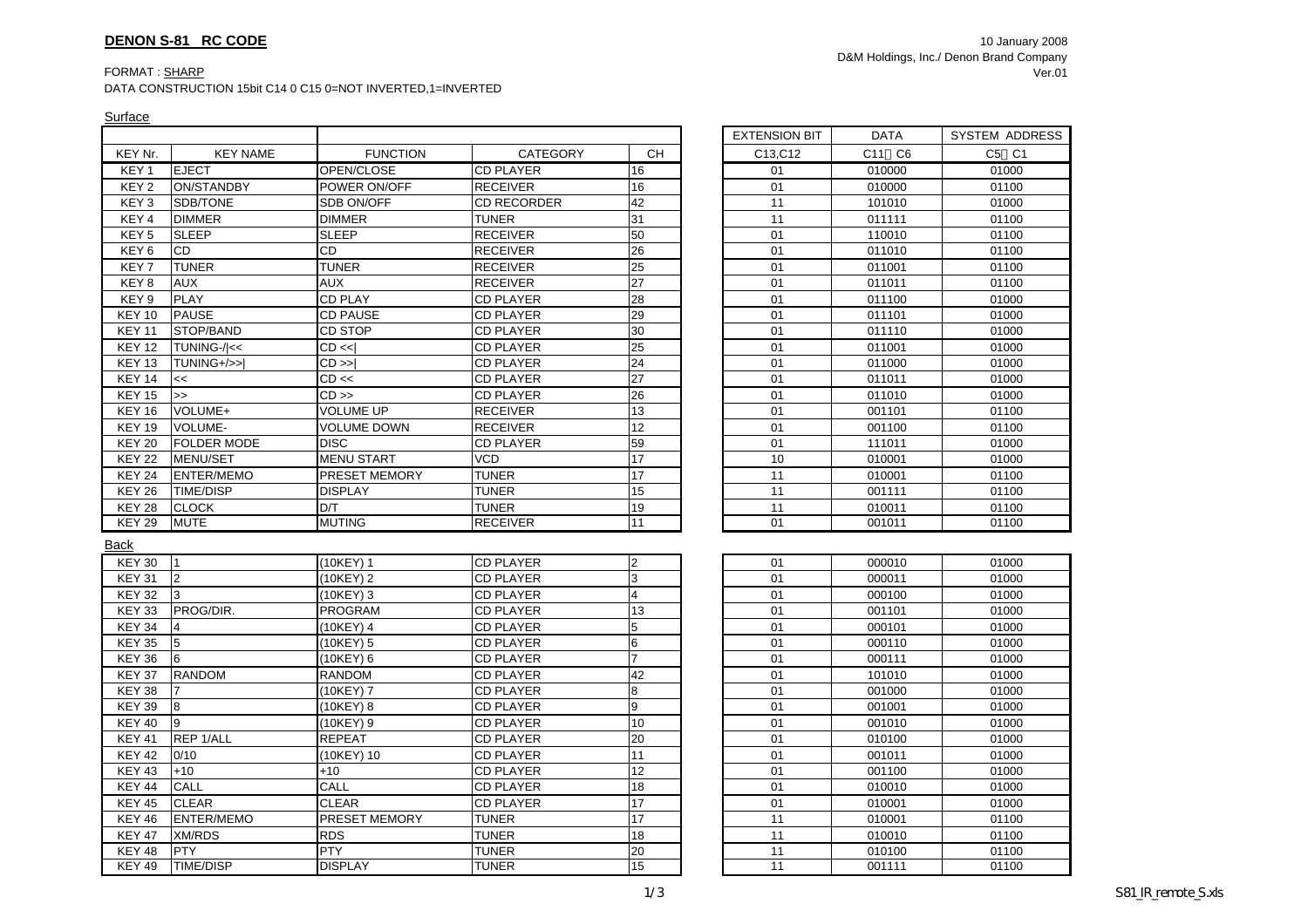## 10 January 2008 Ver.01 D&M Holdings, Inc./ Denon Brand Company

## FORMAT: <u>KASEIKYO</u> DATA CONSTRUCTION 48bit

| KEY Nr.       | <b>KEY NAME</b>     | Genre1 $(D_0)$ | Genre $2(D_1)$              | DATA Code $(D_2)$          | Parity $(D_P)$   | Byte 3   | Byte 4   | Byte 5   | Byte 6   |
|---------------|---------------------|----------------|-----------------------------|----------------------------|------------------|----------|----------|----------|----------|
| <b>KEY 17</b> | <b>iPod PLAY</b>    | PLAYER (2H)    | <b>PORTABLE PLAYER (3H)</b> | Play/Pause (001H)          | 33H              | 00000100 | 11001000 | 00000000 | 11001100 |
| <b>KEY 18</b> | <b>iPod REMOTE</b>  | PLAYER (2H)    | PORTABLE PLAYER (3H)        | iPod MODE (02DH)           | F <sub>1</sub> H | 00000100 | 11001011 | 01000000 | 10001111 |
| <b>KEY 21</b> | <b>CURSOR UP</b>    | SYSTEM (5H)    | SYSTEM (1H)                 | $(up)$ (020H)<br>cursor    | 53H              | 00001010 | 10000000 | 01000000 | 11001010 |
| <b>KEY 23</b> | <b>CURSOR LEFT</b>  | SYSTEM (5H)    | SYSTEM (1H)                 | (left) (022H)<br>cursor    | 73H              | 00001010 | 10000100 | 01000000 | 11001110 |
| <b>KEY 25</b> | <b>CURSOR RIGHT</b> | SYSTEM (5H)    | SYSTEM (1H)                 | $(right)$ (023H)<br>cursor | 63H              | 00001010 | 10001100 | 01000000 | 11000110 |
| <b>KEY 27</b> | <b>CURSOR DOWN</b>  | SYSTEM (5H)    | SYSTEM (1H)                 | (down) (021H)<br>cursor    | 43H              | 00001010 | 10001000 | 01000000 | 11000010 |
| KEY 50        | $\geq$ / $\geq$     | PLAYER (2H)    | PORTABLE PLAYER (3H)        | Play/Pause (001H)          | 33H              | 00000100 | 11001000 | 00000000 | 11001100 |
| <b>KEY 51</b> |                     | PLAYER (2H)    | PORTABLE PLAYER (3H)        | Stop (008H)                | A <sub>3</sub> H | 00000100 | 11000001 | 00000000 | 11000101 |
| <b>KEY 52</b> | Il<<                | PLAYER (2H)    | PORTABLE PLAYER (3H)        | Previous Track (005H)      | 73H              | 00000100 | 11001010 | 00000000 | 11001110 |
| <b>KEY 53</b> | $\gt$               | PLAYER (2H)    | <b>PORTABLE PLAYER (3H)</b> | Next track (004H)          | 63H              | 00000100 | 11000010 | 00000000 | 11000110 |
| <b>KEY 54</b> | <b>P.LIST UP</b>    | PLAYER (2H)    | PORTABLE PLAYER (3H)        | Next Playlist (00E)        | C <sub>3</sub> H | 00000100 | 11000111 | 00000000 | 11000011 |
| <b>KEY 55</b> | <b>P.LIST DOWN</b>  | PLAYER (2H)    | PORTABLE PLAYER (3H)        | Previous Playlist (00F)    | D <sub>3</sub> H | 00000100 | 11001111 | 00000000 | 11001011 |

| Byte 3   | Byte 4   | Byte 5   | Byte 6   |  |
|----------|----------|----------|----------|--|
| 00000100 | 11001000 | 00000000 | 11001100 |  |
| 00000100 | 11001011 | 01000000 | 10001111 |  |
| 00001010 | 10000000 | 01000000 | 11001010 |  |
| 00001010 | 10000100 | 01000000 | 11001110 |  |
| 00001010 | 10001100 | 01000000 | 11000110 |  |
| 00001010 | 10001000 | 01000000 | 11000010 |  |
| 00000100 | 11001000 | 00000000 | 11001100 |  |
| 00000100 | 11000001 | 00000000 | 11000101 |  |
| 00000100 | 11001010 | 00000000 | 11001110 |  |
| 00000100 | 11000010 | 00000000 | 11000110 |  |
| 00000100 | 11000111 | 00000000 | 11000011 |  |
| 00000100 | 11001111 | 00000000 | 11001011 |  |